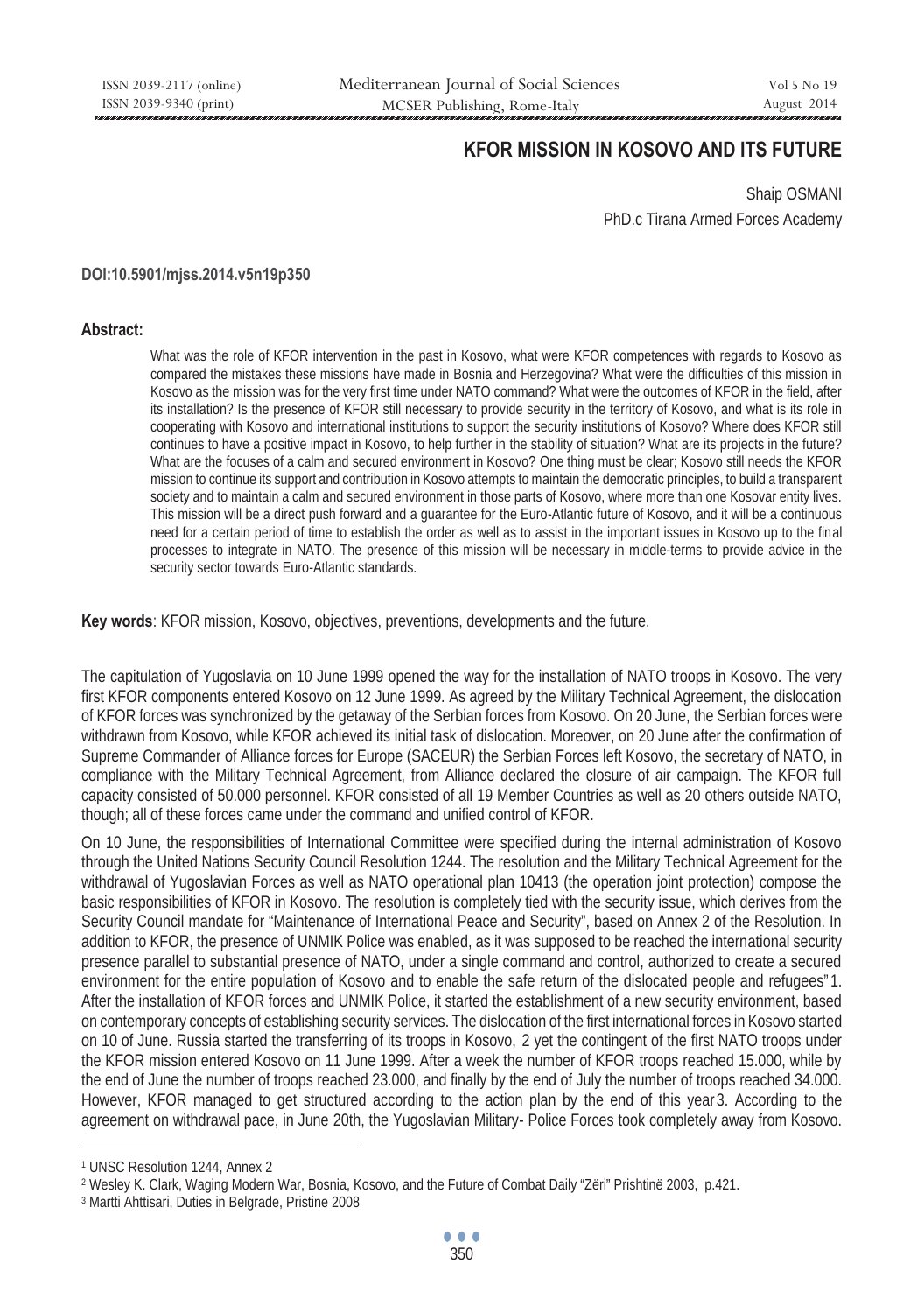| ISSN 2039-2117 (online) | Mediterranean Journal of Social Sciences | Vol 5 No 19 |
|-------------------------|------------------------------------------|-------------|
| ISSN 2039-9340 (print)  | MCSER Publishing, Rome-Italy             | August 2014 |

After a long discussion between NATO and Russia on 7 July, both parties concluded an agreement for the role and responsibilities of the Russian soldiers under the international mission.

The process of demilitarization of KLA began on 9 July 1999, this process was managed by KFOR, and the handing over of the heavy weapons according to the agreement, began by KLA in the middle of July and ended within this month.

KFOR began its mission by supporting the refugees and dislocated people to return home, by creating a common security environment, protecting ethnic minorities, securing religious sites, securing the border, banning the contraband at borders, implementing a weapon amnesty program, ammunition and explosives for the whole territory of Kosovo, destruction of weapons and supporting the establishment of civil institutions, laws and regulations, judicial and criminal system, election processes and in other respects in political, economical and societal life 1.

The Peacekeeping mission in Kosovo consisted of different nations of the Euro-Atlantic Alliance not only this but also, the other partner states of this Alliance, provided an understanding demonstration and a coordination of duties to achieve a goal. KFOR and the soldiers of international community have cleaned over 16.000 houses, 1165 schools and around 2000 kilometers of roads of ammunitions and unexploded mines. Further, over 43.000 Kosovo Albanians have been offered medical services within KFOR centers. On the other hand, a lot of people may remember as a barrier the distinctions in our past history, culture, tradition, language or religion, but these should not be as a barrier of our unity for a common organization. As this example was demonstrated by NATO, through its mission KFOR, which has supported and continues to support the establishment of a long standing peace, the establishment of democratic institutions, the creation of interethnic trust and provides a common future for the whole nationals of Kosovo. The values of NATO are present and are being implemented; moreover, Kosovo is an example of presenting the values and NATO efforts to convert these values as the common values of the country. KFOR has continuously supported through activities such as KOSOVISION, which was a mission supporting the Kosovar Society in general, especially supporting communities through building new schools, cultural centers, ambulances, roads and other civil sites. NATO has provided and continues to support in an extraordinary manner the establishment of security institutions in our country, especially supporting the Kosovo Defense Troops, and now is supporting the establishment of Kosovo Security Forces. KFOR has independent competences in the security sector, aiming not to repeat the mistakes conduced in Bosnia, where the civil sector did not have the required capacity for intervention, whereas the Military component could not grab the intervention mandate without the consent of the civil sector.

In the support of KFOR, in terms of cooperation with civil sectors was the component for (Civil-Military Cooperation) within KFOR. "Effective Cooperation Enlarges the Use of Military and Humanitarian assets; further, it enlarges the security of troops and facilitates the quicker transfer of responsibilities to civil authorities"2

The challenges for KFOR were huge, especially at the installation of the international administration, after a large number of the returned refugees, on providing shelter for refugees, providing security, which became a 'big recursive phenomenon against ethnic minorities such as revenge against earlier suffering of the major population"3, and the demolished infrastructure.

KFOR had to care of everything until the administration of UNMIK and Kosovo structures started working. Even currently, KFOR continues to care for the security of the international community in Kosovo, the reforms on protection, foreign defense, the security of religious sites (that almost passed under the Security of Kosovo Police), as well as supporting Kosovo Police when needed. KFOR is largely engaged in the professionalization of Kosovo Security Forces and its civil oversight. KFOR supported Kosovo Security Forces in monitoring and counseling to achieve its full operational capacity and has supported to become fully capable to perform the assigned duties within its mandate, according to the standards specified by NATO. Furthermore, KFOR continues to provide support and advice to Kosovo Security Forces, through a liaison and a consultant team of NATO. KFOR is now focused to provide a secured environment, in those parts of Kosovo where more than one Kosovar ethnicity lives, aiming to secure peace. As such, KFOR cooperates with local and international bodies to build a peaceful environment. This mission remains unchanged; therefore this mission is to provide a secured environment for the whole people and communities in Kosovo, KFOR, continues to conduct this mission in compliance with the mandate of the United Nations.

 $\overline{a}$ 

<sup>1</sup> http://www.nato.int/kfor/.com

<sup>2</sup> Thomas R. Mockaitis, Civil-Military Cooperation in Peace Operations: The Case of Kosovo, October 2004, Strategic Studies Institute Hom. http://www.carlise.arm.mil/ssi/

<sup>3</sup> OSCE Mission in Kosovo, Kosovo/Kosova-As Seen, As Told. A Report on the Human Rights Findings of the OSCE Mission in Kosovo June to October 1999 (Prishtina: OSCE Mission in Kosovo 1999)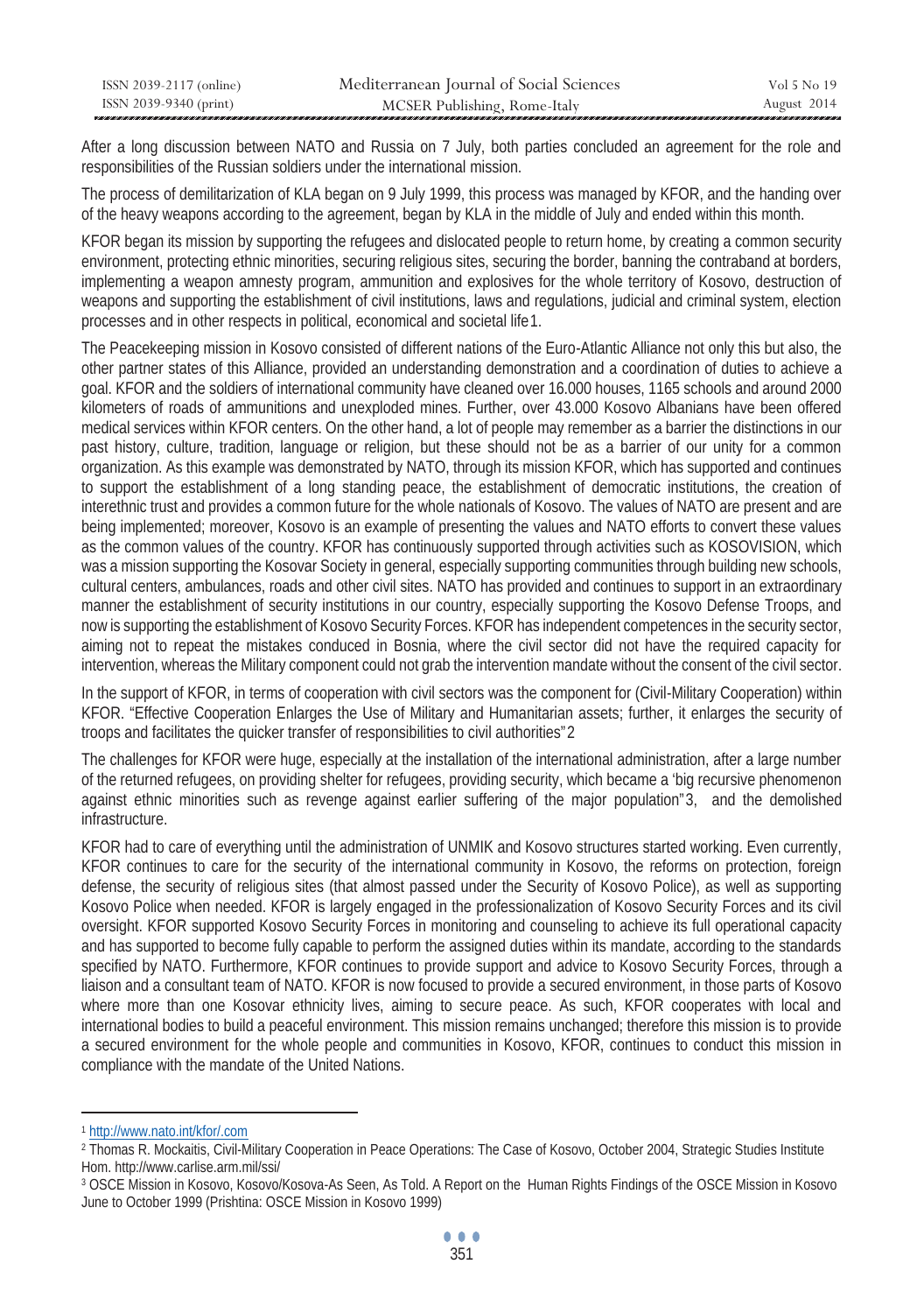| ISSN 2039-2117 (online) | Mediterranean Journal of Social Sciences | Vol 5 No 19 |
|-------------------------|------------------------------------------|-------------|
| ISSN 2039-9340 (print)  | MCSER Publishing, Rome-Italy             | August 2014 |

We may say that from 1999 onwards, that KFOR has played a key role in securing peace, stability and security in Kosovo. However, UNMIK was dealing with issues of legal, economical and societal administration, and if OSCE managed the election and the installation of a democratic system, and if EU contributed to a rapid curing of war damages and injuries. KFOR played a key role in creating a secured environment for the implementation of other policies in Kosovo. In addition, KFOR remains less or not at all opposed by the majority of population of Kosovo, primarily by Kosovo Albanians. This mission is perceived and assessed not only as a peace and security mission, but as a liberation military force for the inhabitants of the territory of Kosovo.

While, the capacity of KFOR to foresee the violence, to locate troops and react adequately was confirmed in March 2004. when KFOR showed that it was an important factor to prevent violence, in addition, the history of KFOR in itself has played an important role in its engagement with communities. Further, even though KFOR mission was not to improve the interethnic relations, it became clear that KFOR was the prior moving force as an accelerant and supporter of interethnic activities. KFOR Mission does not include the promotion of positive interethnic relations, however quite a lot of people consider KFOR among the most important factors for establishment of peace1. The peacekeeping contingent of KFOR reduced drastically in 2010, now only 10 thousand troops remained compared to 1999, where 50 thousand troops were installed in Kosovo2. Referring to some security experts, we assess that the reduction of peacekeeping troops in Kosovo has come due to the establishment of a long standing security situation as well as due to the strengthening of Kosovo Security Forces itself, such as Police, Special Unit of Police, Kosovo Security Forces which is trained and supported logistically from NATO itself, etc. This anticipation has come from many factors, the most important and the most communicative one for this issue is "the failure of many exaggerated anticipations for revenge in Kosovo". However, Kosovo according to foreign politicians and diplomats now is a "state model" for "peaceful and democratic coexistence". Craig Whitlock wrote on "Washington Post" on 1 December 2009 textually this "Regardless of its problems and hurts increasing, Kosovo has been referenced by lots of diplomats as a trustworthy model of a state building.

But, the presence of a such a large number of military forces, from which Germany dominates with the largest number of forces present in Kosovo, proves that Kosovo even after all these Security Factors, still needs KFOR to stay in Kosovo as it is considered that the conflict hasn't ended yet. To offer some arguments that the conflict has not ended yet and that NATO remains the key factor of keeping balanced peace and stability in Kosovo, we will discuss two important moments of security in Kosovo: the first moment has to do with the period of March 2004. At this time, Kosovo experienced a wide conflict between Kosovo Albanians and Serbs located in its entire territory. The events occurred and run rapidly on 17 and 18 March 2004, nevertheless, some signals for an interethnic conflict between Kosovo Albanians and Serbs were seen even earlier. In particular, on 17/18 March a wide spread of interethnic riots emerged throughout all dwellings. In these riots was assumed to have participated around 50 thousand protesters, this occurred due to a news on TV on 16th of March, where two children were drown on Iber river, because of some Serbs that killed these Kosovo Albanian children in the river in Mitrovica North. This was the last moment and an ample cause that led into a protest and ethnic confront in Kosovo, the riots spread all over Kosovo. The most tensioned area was Motrovica as both parties Kosovo Albanians in the South and Serbs in the North settled barricades of confronts among them3. During these riots 21 civilians lost their lives and 1100 others wounded. Churches, Mosques and Monasteries were fired4. KFOR was criticized by different structures for its incapability to prevent these events and for lack action. However, the violent react of thousands of people strongly mobilized in protests against continuous provocations of Serbia in Kosovo was disabled. These riots were led by a large number of factors: On 16 February, the Kosovo Police in cooperation with UNMIK Police arrested some officials of Kosovo Defense Troops, former Soldiers of Kosovo Liberation Army under charges for war crimes. On 27 February began the process of Hague for the Former Senior Members of KLA, the Serbian prosecution announced the warrant arrest for Hashim Thaçi and Agim Çeku, while the mission of UNMIK instead of performing its mission for the administration of Kosovo, was directed by Serbia in some cases, especially in the privatization process, whereas the European Union and the Contact Group had declared their platform "Standards before Status" yet, another proposal came from Belgrade for the Canonization of Kosovo. In addition, the high scale of unemployment, the lack of economic development, the blockage of investments and privatization by UNMIK forced Kosovo Albanians to emerge. In this case only KFOR became a single force unbiased by

 $\overline{a}$ 

<sup>1</sup> Has the establishment of Peace Brought change in Kosovo, a study on efficiency of Peace Establishment to Prevent Violence :

Lessons learnt from March 2004 riots in Kosovo, the Project for Joint Learning of CDA, July 2006UNSC Resolution 1244, Annex 2.<br><sup>2</sup> Htpp://www.kosovonews.de/669/kfor

<sup>&</sup>lt;sup>3</sup> Enver Bytyqi, The imposing Diplomacy of NATO in Kosovo, The Institute of South East European Studies in Tirana, Tirana 2012<br><sup>4</sup> Bernhard Chiari: Zuruck in den Krieg? Die Unruhen vom Marz 2004, In: Wegweiser zur Geschic

Militargeschichtlichen Forschungsamt, 2006,seite107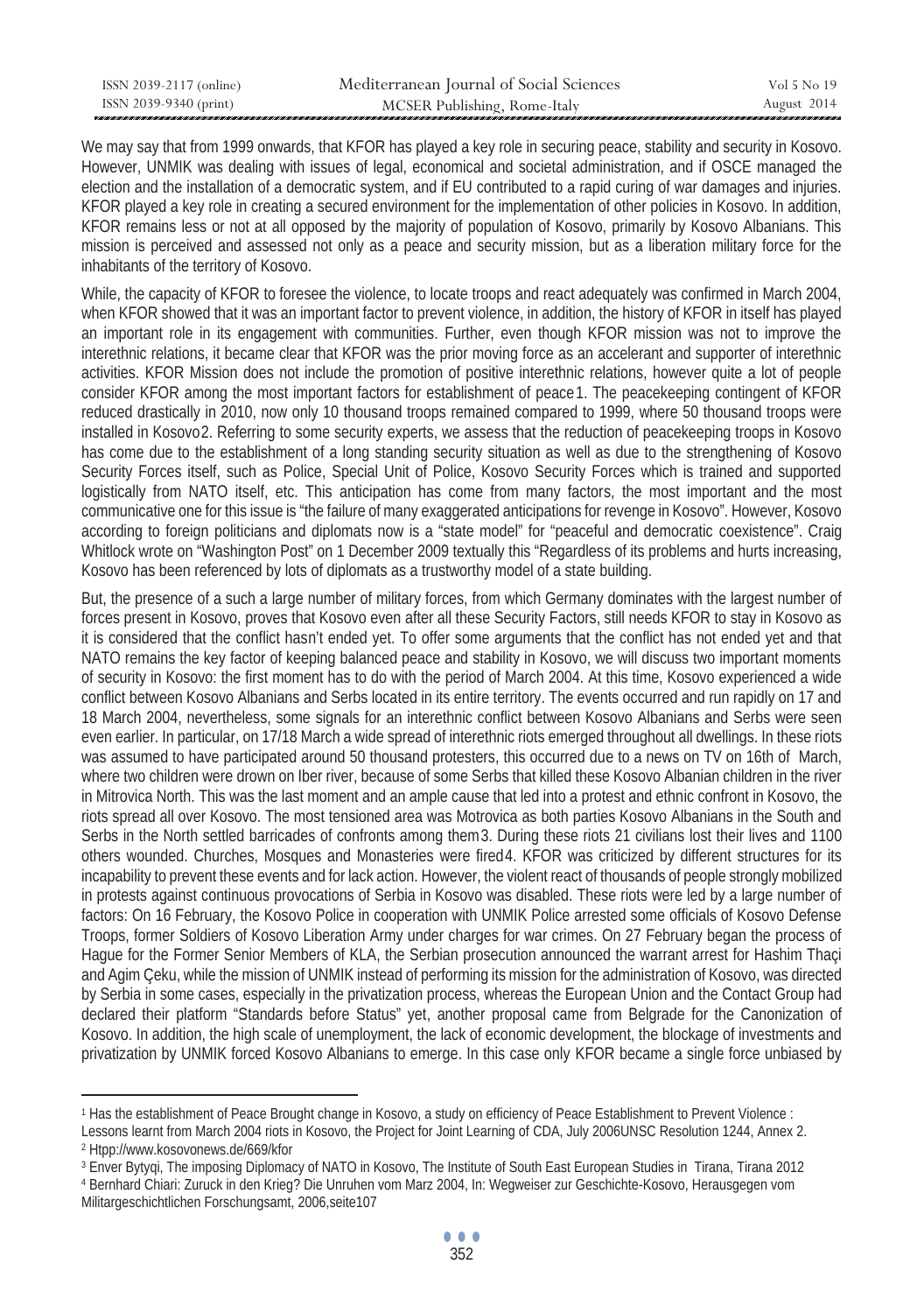| ISSN 2039-2117 (online) | Mediterranean Journal of Social Sciences | Vol 5 No 19 |
|-------------------------|------------------------------------------|-------------|
| ISSN 2039-9340 (print)  | MCSER Publishing, Rome-Italy             | August 2014 |

Kosovo Albanians. The second moment is in particular connected to the period right after the declaration of independence, because the government of Belgrade acted in Mitrovica North, with a lot of tools to hinder the settlement of Kosovo institutions Authority. Though, this part of Kosovo has been not controlled by Kosovo institutions since 1999, this area was directed by the parallel institutions of Serbia since then; this part was directed directly from Serbia even though KFOR had its troops there.

After the declaration of the Independence of Kosovo a hundreds of Serbs came from the territory of Serbia in March 2008 and burned out all border Crossing Points with Kosovo. Since then, the north of Mitrovica remains out of every control and as a consequence the contraband and goods trafficking, organized crime emerged, considering these occurrences the legal state of Kosovo as well as KFOR were endangered, especially KFOR, in the security respects. Observing contraband, organized crime in the north of Mitrovica which was a classic anarchy, Kosovo Police on 15 July 2011, took under control two border crossing points in the North.

From this moment onwards, KFOR faced with a new type of violence performed by Serbian community living in the north of Mitrovica, while the Kosovo Albanians and Bosnians were under pressure, furthermore, the police border check points and customs check points were burned. Serbia installed many barricades on roads; with these barricades they blocked the movement of vehicles and goods, and created serious difficulties. The KFOR troops were forced to react for the de blocking of the situation, but Serbian protesters used their arms several times, Molotov cocktails and stones against NATO soldiers, wounding tens of them1. In this confrontation between Serbian protesters and KFOR forces many soldiers of NATO were wounded. In order to cope with this violent situation and blockage of the Serbian Barricades, NATO decided to raise the number of troops in this country, where Germany sent 5 hundred additional troops increasing its contribution for the stability and peace in Kosovo and the region. While, KFOR sought from protesters and from the Serbian representatives that barricades to be removed with no condition with the purpose to create a normal situation of free movement of people and goods. After the intervention of Brussels, the situation calmed for some days, and KFOR opened some barricades, however, the situation got tensioned on 8 December, where the KFOR forces were attacked by Serbs who reset those barricades again which had been removed once by NATO soldiers.

The crises got deeper when KFOR was provoked by a Russian aid convoy devoted for Serbs, though KFOR in cooperation with EULEX stopped it at the border seeking to control and to associate the convoy, but the Russian ambassador did not accept the control and association of the convoy therefore the crises became deeper and it not only affected the region but also, the relation between Moscow and Brussels. The situation improved after the Russian president had a meeting in Brussels. We may consider that the presence of KFOR in Kosovo is still more than needed, not only to provide peace in Kosovo but also in the region, the extension of the conflict in this region of Kosovo goes even beyond and it is not clear yet how long will it take, as the situation is still in danger, and the region may be associated by projects already declared by Serbia, for the division of Kosovo, therefore until this situation does not change KFOR is still needed in Kosovo. As long as Serbia aims to divide Kosovo, the Security Institutions of Kosovo are in no way capable to install the legal state in the northern part or to prevent any potential conflict or the division of this region. KFOR still remains desirable and more than necessary than any other international mission in Kosovo. The stay of NATO in Kosovo is a strategic need, as it is a strong guarantee for peace, security, stability and democratization of the region. NATO has proved to be as a successful accelerant for the generation of effective multi-national forces, such as SFOR in Bosnia Herzegovina and KFOR in Kosovo, capable of ensuring the implementation of peace agreements and to enlarge the basis for the future stability in regional conflicts in the region of Euro Atlantic.

## **Conclusions**

 $\overline{a}$ 

 Kosovo now for 14 years has a friendly and recommendatory relation with direct and indirect missions that act and support for the most precious part of KSF and the former Kosovo Defense Troops, by directing and orienting in accordance with regulations of NATO Alliance. Kosovo needed and will need the support of this mission, to strengthen and orient our military forces on the best possible way. Fortunately, we can succeed if we will have these missions even in the future in any form or manner in Kosovo, to ensure the stability and modernity moving of Kosovo towards Euro Atlantic structures.

The stay of NATO in Kosovo is a strategic need, as it is a strong guarantee for peace, security, stability and democratization of the region. KFOR is the single force that can guarantee the solution of the inhabited problems in the region.

<sup>1</sup> http://diepresse.com/hom/politik/ausseenpolitik/681481/Kosovo Ethenische-Serben-beschiessen-NATO?from=suche.intern.portal